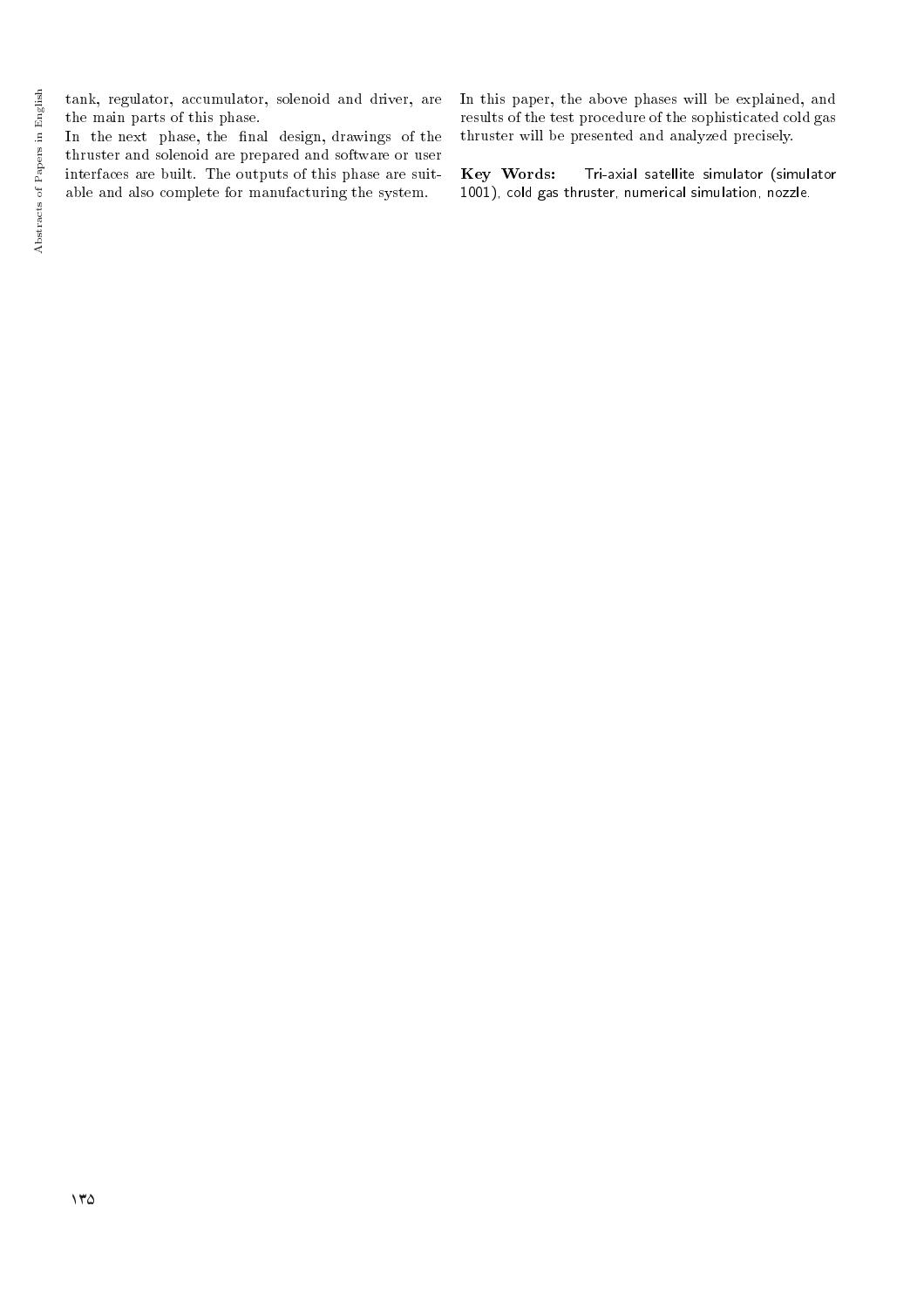Sharif Mechanical Engineering Journal Volume 30, Issue 2.2, Page 113-118, Research Note

c Sharif University of Technology

 Received 25 DEcember 2012; received in revised form 1 June 2013; accepted 25 June 2013.

#### Abstract

In this study, the flight of a robot with elastic arms is simulated. It is assumed that the robot flies in plane and has three rigid degrees of freedom. Flying robots are considered to have a central body with two rotors connected to it, and two beams that are elastic in bending and inextensible in length. The mass of each connecting arm is divided between the corresponding rotor and the central body. Each arm adds two elastic degrees of freedom to the problem. Equations of elastic deformations for each side are derived by considering each rotor and its connecting arm as a clamped beam at the root under a transverse load, with bending moment acting on its tip. Constraint forces and moments from both sides are applied to the central body and then equations of in plane motion of the flying robot are derived. Also, three equations are added to find the pitch angle, flight path and position of the robot, with respect to an inertial frame. Some case studies are added to show the differences between a rigid and an elastic simulation of a flying robot. Since the differential equations are second order and non-linear, a numeric method is used to solve them for specified rotors thrusts. Effects of different structural parameters, like damping coefficient, length to diameter ratio, and installation angle of connecting arms, on elastic deformations and the flight path of the flying robot, are investigated. It is shown that as the length to diameter ratio of the connecting arm increases, frequency of vibration decreases and its amplitude increases. Lowering the installation angle will increase both the amplitude and frequency of vibrations. More importantly, it can be seen that an elastic robot climbs harmonically and that deformations of the connecting arms may change the flight path. Although increasing the damping coefficient of the arms will lower the amplitude of harmonic motion, it is shown that higher damping values may result in higher deviations from the assumed flight path.

Key Words: Flying robot, flight simulation, elastic arms, vibration.

## DESIGN AND DEVELOPMENT OF A COLD GAS THRUSTER SYSTEM

## FOR USE IN A TRI-AXIAL SATELLITE SIMULATOR

#### M. Mirshams

mirshams@kntu.ac.ir

M. Ghobadi(corresponding author) shkh.ghobadi@gmail.com H. Taei hjtaei@sina.kntu.ac.ir Dept. of Aerospace Engineering

Sharif Mechanical Engineering Journal Volume 30, Issue 2.2, Page 119-131, Research Note

K.N.Toosi University of Technology

c Sharif University of Technology

 Received 23 February 2013; received in revised form 27 November 2013; accepted 2 December 2013.

#### Abstract

The main purpose of this article is to describe the design and development process of a cold gas thruster subsystem used in a tri-axial satellite simulator (Simulator 1001) as an actuator. Simulator 1001 emulates the rotational motion of a satellite in orbit and acts as a test-bed for satellite attitude determination and control subsystem design and development. Among these projects, the simulator platform (spherical air-bearing) and several subsystems (cold gas micro-thrusters, onboard processor, attitude sensor, balancing mechanism, high-pressure composite tanks, efficient regulator and etc) has been designed and manufactured (or provided) by our technical team in the Space Research Laboratory of KNT.

By considering the limitations and requirements of the main project, design and manufacture of a simulator 1001 system design procedure of a cold gas thruster subsystem was established. Systems engineering design procedures encompass the tools and methodology necessary to move conceptualization to system implementation, with emphasis on the system as a whole, and user needs. It has four main phases: conceptual design, preliminary design, detailed design and final design.

In the conceptual phase, by reviewing the available samples of cold gas thrusters and using gas dynamics theories, the main coordinates of a cold gas thruster subsystem, including: quantity, tank pressure, regulator pressure, nozzle diameter, expansion ratio and etc., are estimated. In the next phase, the preliminary design, numerical simulation and analysis of gas flow using Fluent software is performed, and the final specifications of the prototype thruster model are exported.

Manufacturing the prototype model and the thrust-standtest are performed in a detailed design phase. Also, evaluating the thrust level of the protype model and finalization of other component specifications, such as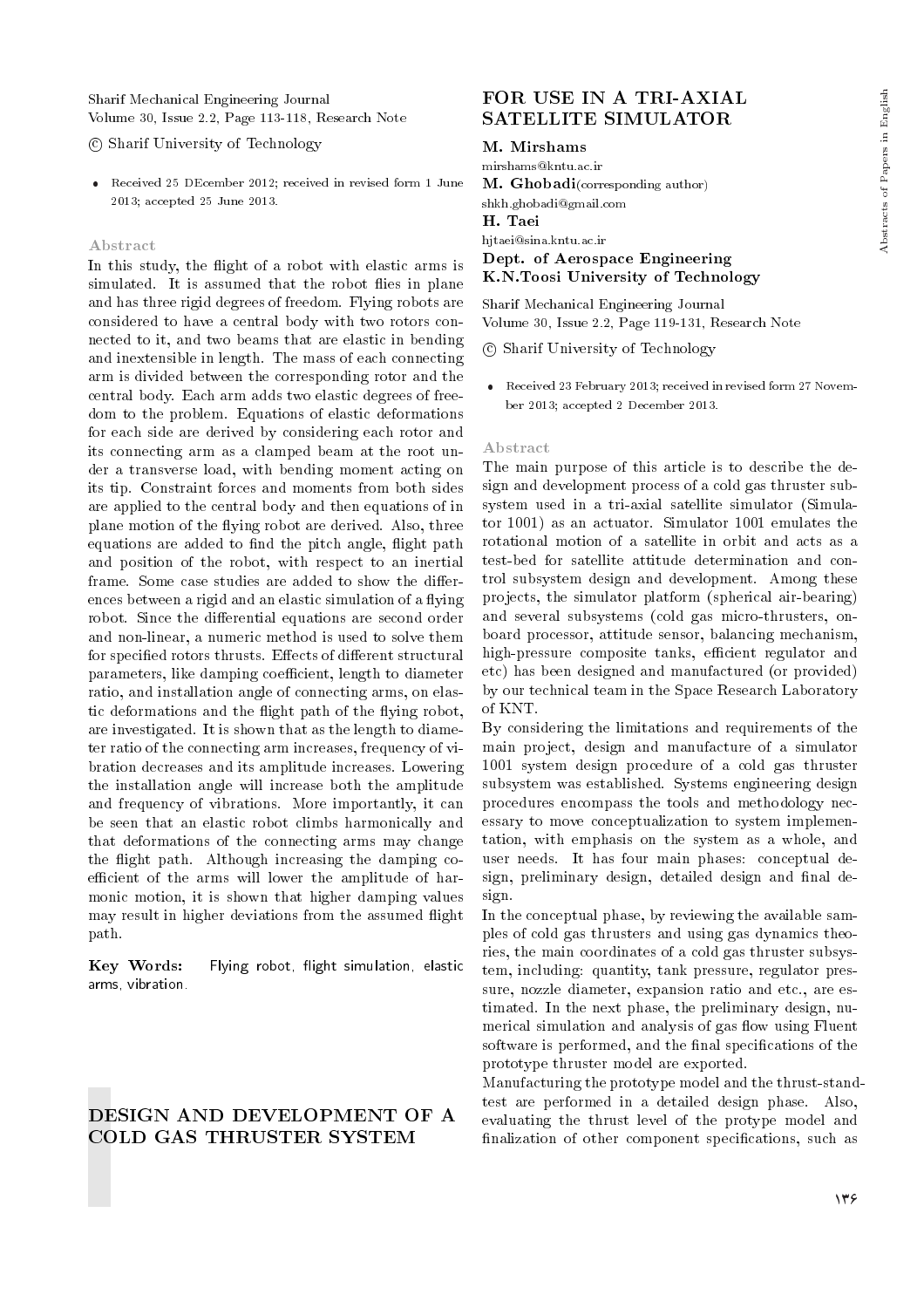assumed time history of the second DOF of the mechanism has to be satisfied. This can be performed by mass re-distribution of the links. This highly nonlinear optimization problem can be solved numerically. Recently, evolutionary algorithms have become increasingly popular for solving nonlinear problems in various fields, especially on mechanism design; Particle Swarm Optimization (PSO), Differential Evolution, Genetic Algorithms and the Ant Colony Optimization Technique are among the most popular. Here, we present an algorithm based on PSO to solve, simultaneously, these highly nonlinear optimization problems with some constraints. This dual optimization problem is solved for planar four-bar linkage using a continuous contact model, based on the assumption that the pin is always in contact with the socket. Finally, an example is included to demonstrate the efficiency of the algorithm. The results clearly show that the linear and angular accelerations of the links for the optimal design are very smooth and bounded.

Key Words: Linkage design, dynamic optimization, Lagrange's equation, clearance.

# GYROSCOPIC STABILITY ANALYSIS OF A ROLLING ROBOT

H. Karimpour(corresponding author) karimpour@iaukhsh.ac.ir Dept. of Mechanical Engineering Islamic Azad University, Khomeinishahr Branch M. Keshmiri mehdik@cc.iut.ac.ir Dept. of Mechanical Engineering Isfahan University of Technology

M. Mahzoon mahzoon@shirazu.ac.ir Dept. of Mechanical Engineering Shiraz University

Sharif Mechanical Engineering Journal Volume 30, Issue 2.2, Page 105-112, Original Article

c Sharif University of Technology

 Received 27 October 2013; received in revised form 6 January 2014; accepted 9 February 2014.

## Abstract

The rotational stability of a spherical shaped system equipped with internal rotors, and constrained to roll on floors, is investigated in multiple cases. The spinning masses produce the momentum, which, in turn,

actuates robot motion through the slip-free contact constraint. Understanding this coupling between dynamics and kinematics is crucial in exploring novel mechanical locomotive designs. Possible applications of the aforementioned system may consist of their use as sentinels in large industrial domains and the exploration of unsecured areas when equipped with cameras and multiple sensors. Because such a system exhibits symmetry, or invariance under certain actions, the equations describing the system motion will conserve some physical properties that are quantied by constant values for the integrals of motion.

These constants of motion permit determination of conditions of parametric stability of rolling, spinning, or precession motions, leading to a bifurcation analysis investigation.

As shown, internal spinning disks can be employed as active stabilizers by appropriate feedbacks, dynamically transforming the inertia distribution of the whole system into a stable one. The controllability acquired by implementing at least two rotors is sufficient to permit motion planning in the joint space, conducting the system to track predetermined paths, even on inclined surfaces. This research focused on a locomotion technique that uses dynamically coupled actuation that is different from other direct means of locomotion, proting by the interplay between dynamics conservation laws and kinematics constraints. Actually, studying the dynamics of nonholonomic systems finds applications in modern technologies, from plane landing gears to satellite applications. The present study reveals that standard approaches for the systematic stability analysis of nonholonomic systems have not yet been fully developed. Although considerable efforts have been made to this end. the realm can still be considered unexplored in comparison to its holonomic homologue. It is also undeniable that inquiries regarding a conventional solution to the stability question would have been much more challenging without considering the physical aspect underlying the problem.

Key Words: Nonholonomic rolling systems, gyroscopic stability, motion planning control, autonomous locomotion.

# FLIGHT SIMULATION OF A ROBOT WITH ELASTIC ARMS IN PLANE

R. D. Firouz-Abadi(corresponding author) rouzabadi@sharif.edu E. Badri-Kouhi badrikouhi ehsan@ae.sharif.ir Dept. of Aerospace Engineering Sharif University of Technology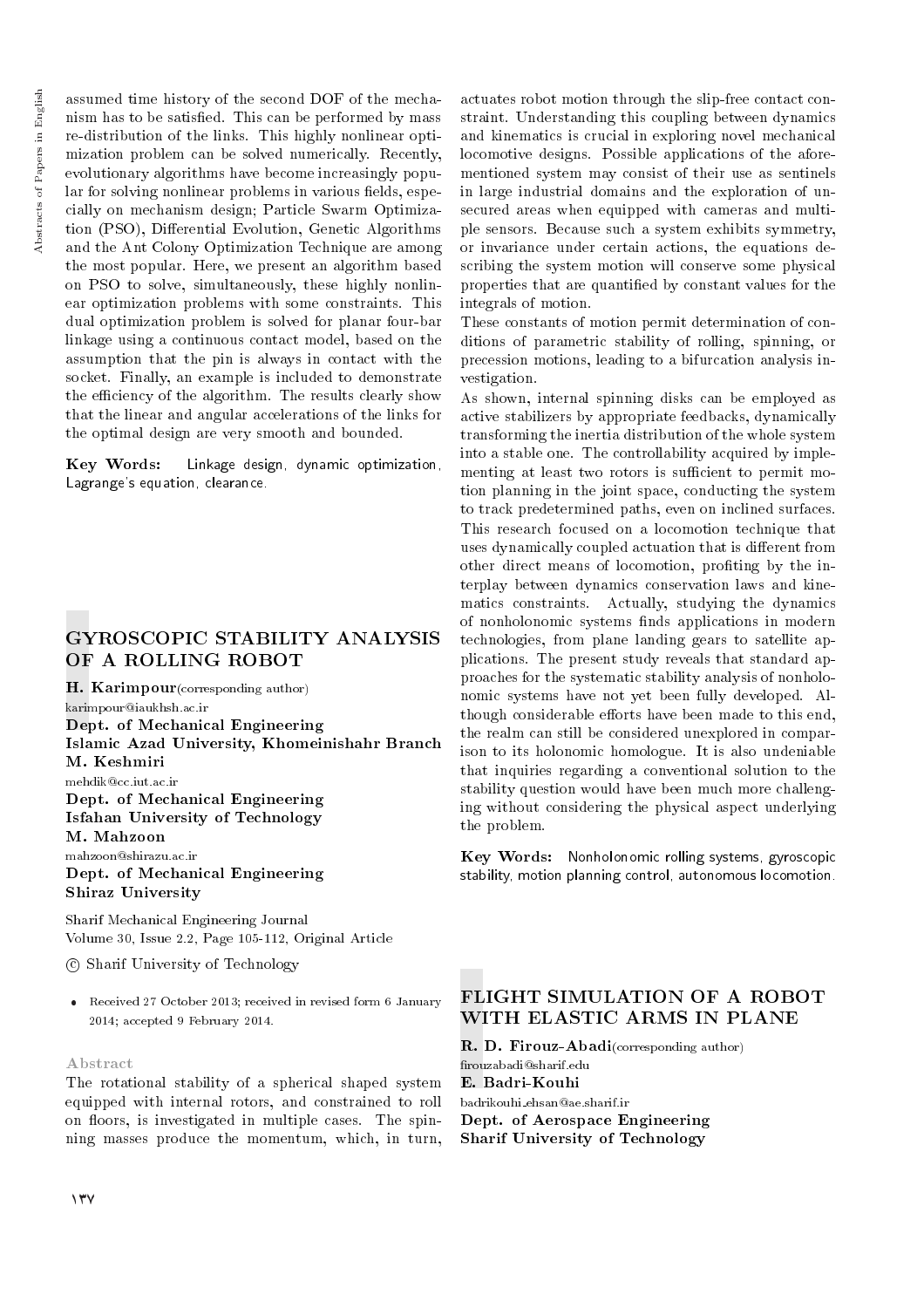# WALKING STABILITY ON A SLOPE FOR A PLANAR 3-LINK BIPED ROBOT VIA ORBITAL STABILIZATION UPON A ZERO DYNAMIC MANIFOLD

S.M.R.S. Noorani smrs.noorani@tabrizu.ac.ir A. Ghanbari(corresponding author) a-ghanbari@tabrizu.ac.ir Dept. of Mechanical Engineering University of Tabriz M.A. Jafarizadeh jafarizadeh@tabrizu.ac.ir Dept. of Theoretical Physics and Astrophysics University of Tabriz

Sharif Mechanical Engineering Journal Volume 30, Issue 2.2, Page 83-96, Original Article

c Sharif University of Technology

 Received 17 February 2013; received in revised form 13 May 2013; accepted 26 August 2013.

#### Abstract

Over the last decade, the zero dynamic concept in controlling under-actuated systems is an emerging viewpoint in the study of the generation and stabilization of the walking gait for biped robots. The main feature of this method relies on planning and tracking the reference paths, considered virtual constraints on biped con figuration, during their motion. The virtual constraints do not arise from a physical connection between the two variables but rather from the actions of a feedback controller. These virtual constraints are dened as a set of outputs, equal in number to the inputs. Then, by designing a feedback controller that asymptotically drives the outputs to zero, the evolution of the joints of the robot would be synchronized in order to emerge as a walking gait. The virtual constraints are formulated in terms of some functions of a passive coordinate variable of biped configuration that is a strictly monotonic variable during completion of a one step course. It is important to note that this is not a classical trajectory tracking scheme, because the desired evolution of outputs is enslaved to a variety of biped congurations and not time. In this paper, at first, the hybrid dynamic model, which includes motion deferential equations describing the continuous biped evolution during the swing phase, is derived, together with a discrete map for jumping state variables at the impact event. Then, a coherent framework for generation and stabilization of the walking gait on a slope for a planar three link biped robot with pointed feet will be outlined. This method is based on orbital stabilization of the hybrid zero dynamic via Poincare return map analysis. Indeed, the dimension

of the zero dynamics is considerably less than the dimension of the model itself; the task to be achieved by the robot is implicitly encoded into a lower-dimensional system. The successfulness of the method is veried by simulation results.

Key Words: Planar biped robot, hybrid zero dynamic, orbital stabilization, impact event map.

## KINEMATIC AND DYNAMIC OPTIMIZATION OF A PLANAR FOUR-BAR LINKAGE WITH JOINT **CLEARANCE**

S.M. Varedi Koulaei

varedi@stu.nit.ac.ir

H.R. Mohammadi Daniali(corresponding author) mohammad@nit.ac.ir

M. Dardel

dardel.nit@ac.ir

A. Fathi

fathi@nit.ac.ir

## Dept. of Mechanical Engineering Babol University of Technology

Sharif Mechanical Engineering Journal Volume 30, Issue 2.2, Page 97-104, Original Article

c Sharif University of Technology

 Received 27 May 2013; received in revised form 17 May 2014; accepted 25 May 2014.

#### Abstract

Geometrical perfection is usually assumed in the synthesis of linkages; i.e. they are treated without clearance at the joints. But, in practice, clearance in the joints is inevitable due to tolerances and defects arising from design and manufacturing or wearing after a certain working period. Moreover, it provides allowance for the connecting links to move relative to each other. On the other hand, joint clearances affect the performance of linkages tremendously. Here, we design a planar four-bar linkage to follow the desired trajectory, in the presence of clearance at the joint between the crank and the coupler. Firstly, the kinematical synthesis is performed. It is noteworthy that in the presence of clearance at a joint, the linkage gains an additional, uncontrollable, degree of freedom (DOF). Therefore, one has to solve the optimization problem only if this unwanted mobility can be controlled. At this step, a time history of the second DOF is assumed to be known. Thus, the optimization problem can be solved. At the second step, the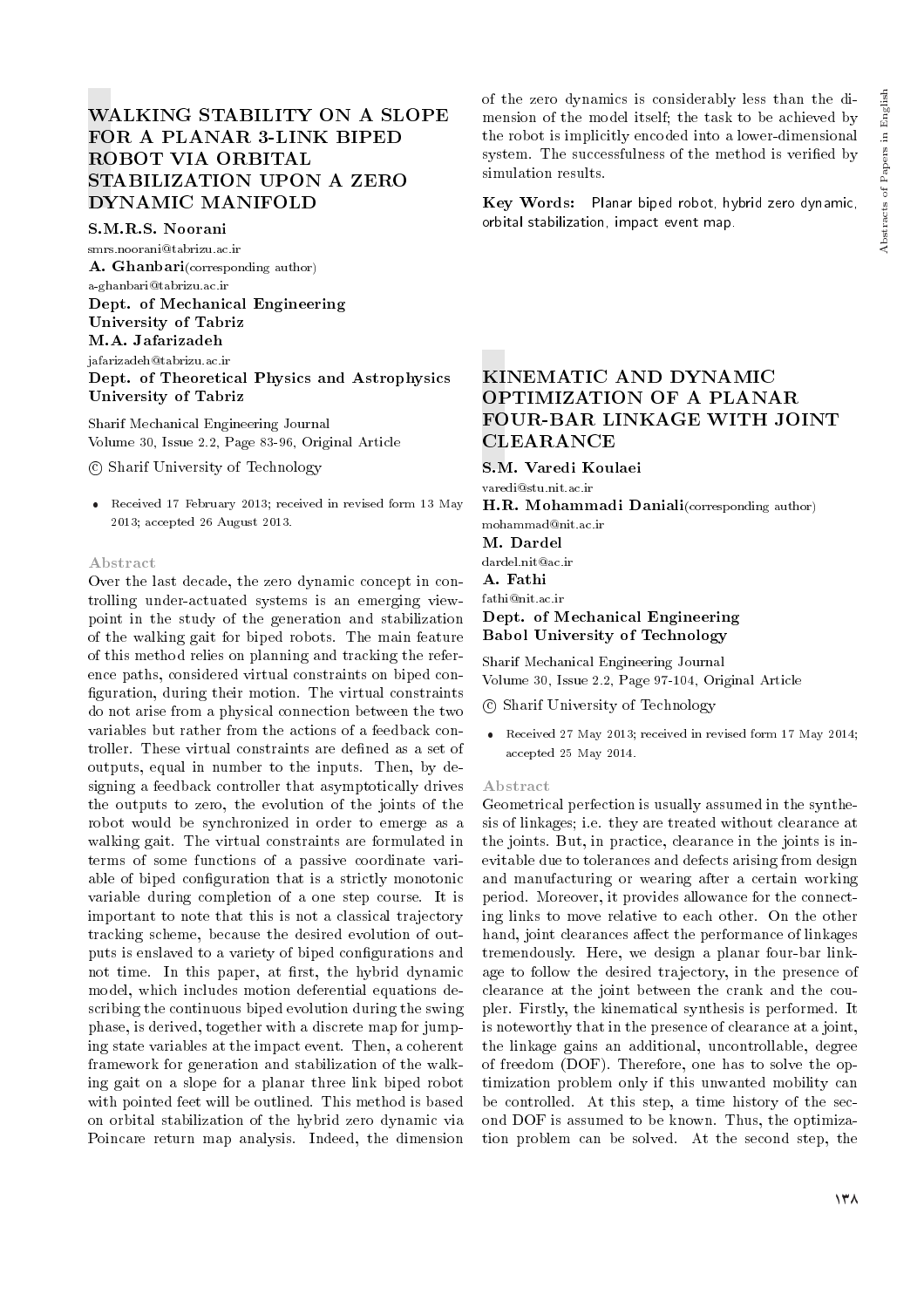## Abstract

Available low-velocity impact analyses have mainly been presented for isotropic or laminated composite (especially those with transversely isotropic material properties) structures. In the mentioned models, only the stiness of the impacted region is considered and the in fluence of the stiffness of the underneath layers on the impact responses is discarded. It is evident that the stiffness of the substrate layers may considerably affect the contact stiffness of the contact region. In some other papers, the nonlinear Hertz-type contact law has been replaced by a linear one.

In the present paper, in addition to overcoming the mentioned shortcomings, it is intended to extend the previous research to functionally graded plates, whose material properties vary in the transverse direction according to a power law. The apparent contact stiffness is determined through calculation of the volume mean of the material properties and by employing Turner's procedure. Among other superiorities, the solution is presented in a semi-analytical form. The governing equations of the plate are derived based on the classical plate theory, and the analytical solution is of a Navier-type. The proposed solution is adopted, according to the boundary condition of simply supported edges.

Therefore, the plate is modeled as a continuous rather than discrete system. The resulted nonlinear timedependent equations are solved using the Runge-Kutta numerical time integration method.

In the present research, effects of various parameters of the indenter (radius, mass, velocity) and the functionally graded plate (power law exponent or the so-called volume fraction index and thickness of the plate) on the low-velocity responses (indentation, contact force, and lateral deflection) are investigated in the elastic region, employing non-linear Hertz's contact law. Since the present results are extracted based on an analytical method, modeling, linearization, and common numerical errors are prevented. Results of the present research are veried by results reported by other researchers for special cases.

Key Words: Impact, functionally graded material, semianalytical solution.

# STUDY OF KINEMATIC HARDEN-ING EFFECTS ON AUTOFRETTAGE OF THICK-WALLED CYLINDERS

 $\mathbf{R.}$  Seifi(corresponding author) rsei@basu.ac.ir

## G.H. Majzoobi gh majzoobi@basu.ac.ir H.A. Bani-asad ashkan.baniasad@gmail.com Dept. of Mechanical Engineering Bu-Ali Sina University

Sharif Mechanical Engineering Journal Volume 30, Issue 2.2, Page 75-82, Original Article

c Sharif University of Technology

 Received 12 February 2013; received in revised form 31 July 2013; accepted 19 August 2013.

#### Abstract

Autofrettage is an effective method for increasing the load capacity of thick-walled cylinders. Since the behavior of materials in loading and unloading steps is different, it is necessary to provide a suitable constitutive model to accurately predict the behavior of the material and estimate the induced residual stresses. In this study, the Chaboche material model was used to numerically investigate the autofrettage process.

The six constants of this model were determined using the cyclic behavior of material, based on the von Mises yield criteria for Al7075-T6 aluminum. The results were compared with the results obtained from the elastic perfectly plastic model for the material. Experimental tests were done in order to determine the accuracy of the results of each model in prediction of the residual stress distributions. The central hole drilling (CHD) method was used for determination of the residual stresses along the thickness direction. Several specimens were made with different aspect ratios (ratio of outer to inner radii of cylinder), and subjected to various internal pressures to obtain the desired values for autofrettage ratios (ratio of the plastic portion to total thickness of cylinder).

Two aspect ratios; 1.4 and 1.5, and three values; 30%, 45% and 60%, were considered for the autofrettage ratio. Then, stresses were measured in the outer region of the cylinder wall. The results show that the elastic perfectly plastic model predicts the residual stresses greater than experimental values, while the Chaboche model predicts smaller amounts.

However, the results predicted by the Chaboche model are closer to the experimental data, more than the elastic perfectly plastic model. For both material models, the plastic region increases with increasing autofrettage pressure. The residual stress values increase by increasing the aspect ratio, and also, the autofrettage ratio. So, maximum residual stress will be obtained when all of the wall thickness becomes plastic (100% autofrettage ratio).

Key Words: Autofrettage, Chaboche model, residual stress, central hole drilling, thick-walled cylinder.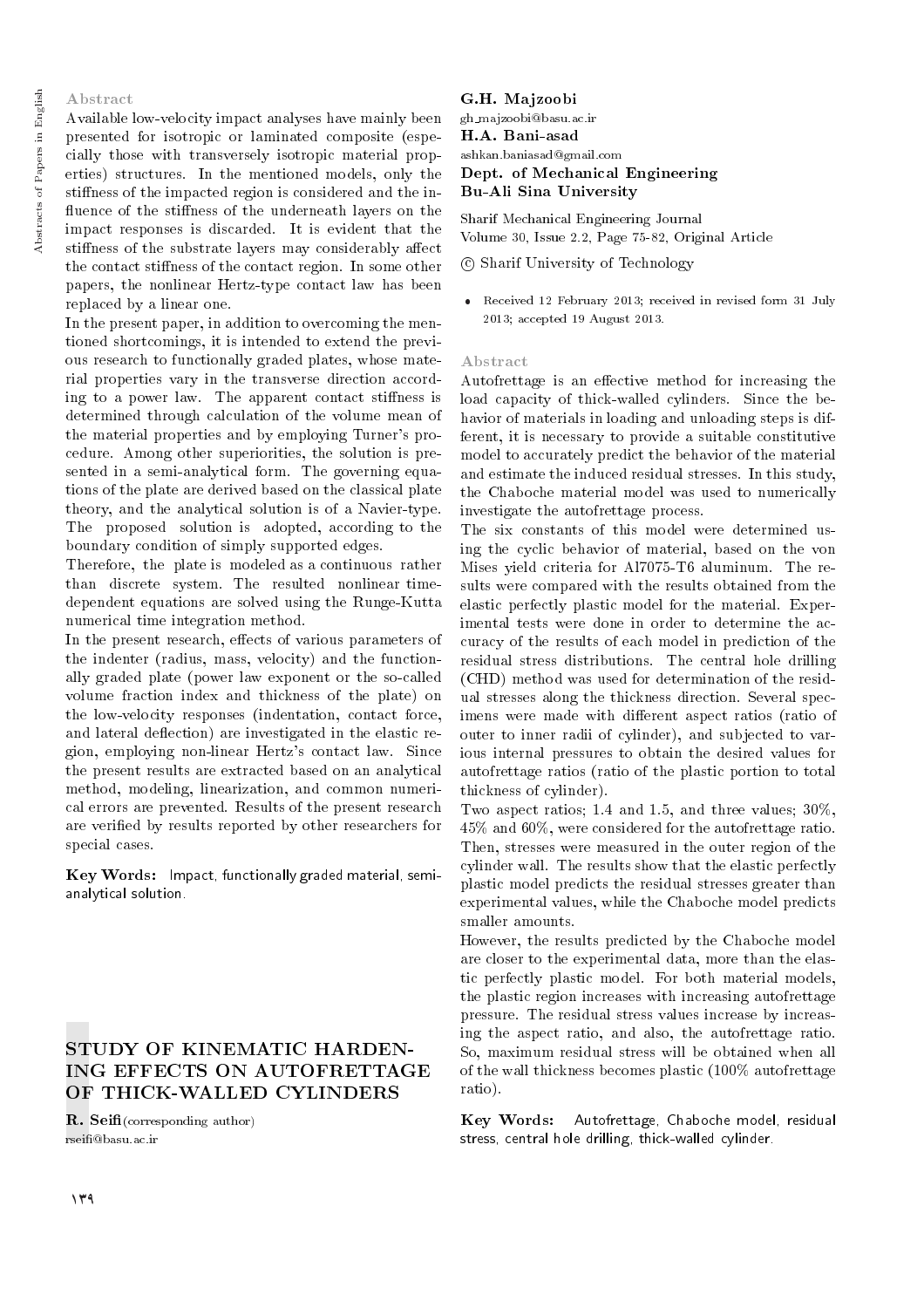two plastic hinges and collapse with three plastic hinges, each of which caused structural collapse, based on geometrical specifications. Variation of the pressure collapse of the structure has been depicted versus different cylinder-part or cone-part lengths, graphically. The changing of the collapse mechanism occurs in a particular cylinder-part or cone-part length, such that the collapse pressures approach asymptotic values (pressure collapse of completely cylindrical or conical shells).

Key Words: Cylindrical-truncated conical shell, staticplastic analysis, internal collapse pressure.

## INVESTIGATING MAXIMUM ALLOWED ANGULAR VELOCITY OF A ROTATING HOLLOW FGM CYLINDER, CONSIDERING VARIABLE DENSITY AND YIELD STRESS

M. Salmani Tehrani(corresponding author) tehrani@cc.iut.ac.ir

## M. Hemati

m.hemati@me.iut.ac.ir Department of Mechanical Engineering Isfahan University of Technology

Sharif Mechanical Engineering Journal Volume 30, Issue 2.2, Page 65-77, Original Article

c Sharif University of Technology

 Received 6 January 2013; received in revised form 22 May 2013; accepted 29 June 2013.

#### Abstract

Rotating hollow cylinders are involved in many industrial applications. On the other hand, the advantages of functionally graded materials have made them more attractive for application in different areas, such as in aircraft and aerospace industries. Because of this, in recent years, much research has been conducted on them. In this paper, maximum allowed angular velocity of a rotating hollow FGM cylinder is investigated. The analysis is based on the small deformation theory. The cylinder is assumed to be infinitely long. Therefore, the deformation state in the cylinder is in a plane strain state. Young's modulus, density and yield stress are assumed to be power-law functions of the radial coordinate.

The maximum allowed angular velocity has been defined as the angular velocity at which yielding is initiated, based on the Tresca yield criterion. Dimensionless parameters have been introduced, based on the basic geometrical and material parameters of the problem. Then, the governing equation, which is an equilibrium equation in terms of radial displacement, has been solved analytically. The strain components have then been determined, using the obtained radial displacement and strain-displacement equations. Stress components are derived using the generalized Hook's Law. To identify stress component ordering, the radial distribution of dimensionless stress components was plotted. This was done for the special case of equal exponent parameters. The results show that for this special case, when the exponent parameters vary between -2 and 2, hoop stress and radial stress components are, respectively, the largest and the smallest stress components. Then, the effect of parameter variation, especially density and yield stress, on the maximum allowed angular velocity, is investigated.

Results show that the radial variation of density and yield stress may have a considerable effect on stress distribution and yielding initiation, and, consequently, on the maximum allowed angular velocity. To the best of the authors' knowledge, density variation was not taken into consideration in previously published research into this problem.

Key Words: Functionally graded material, rotating hollow cylinder, Tresca yield criterion, maximum allowed angular velocity.

# A SEMI-ANALYTICAL SOLUTION FOR LOW-VELOCITY IMPACT ANALYSIS OF FUNCTIONALLY GRADED RECTANGULAR PLATES

F. Farzan

farshad farzan@sina.kntu.ac.ir M. Shariyat(corresponding author) shariyat@kntu.ac.ir R. Ghajar ghajar@kntu.ac.ir Dept. of Mechanical Engineering K.N. Toosi University of Technology

Sharif Mechanical Engineering Journal Volume 30, Issue 2.2, Page 57-66, Original Article

c Sharif University of Technology

 Received 13 JAnuary 2013; received in revised form 17 August 2013; accepted 5 October 2013.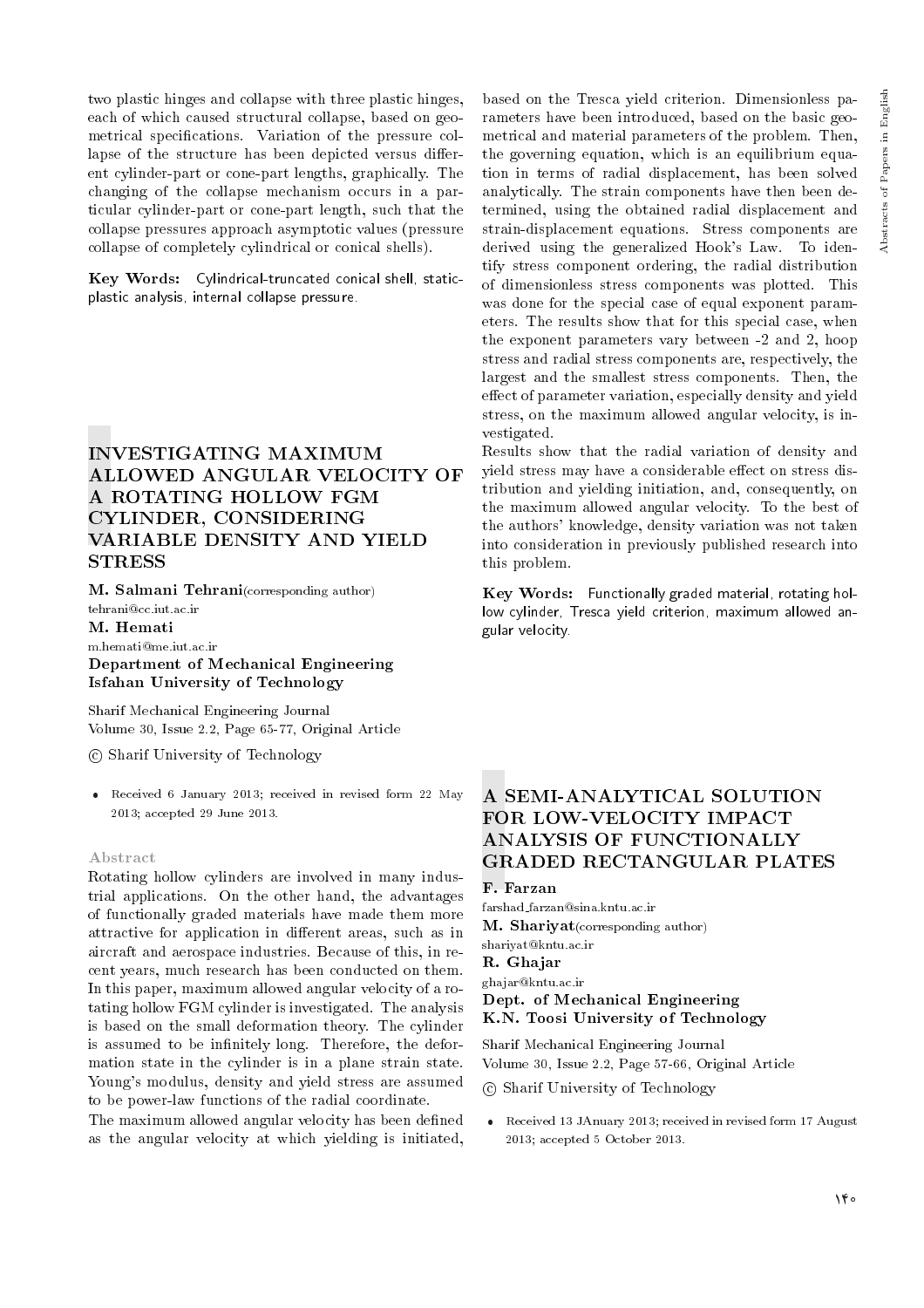# NUMERICAL SIMULATION OF LEWIS FACTOR EFFECT ON CHARACTERISTIC PERFORMANCE OF A COUNTER-FLOW WET COOLING TOWER

M. Ebrahimi(corresponding author) ebrahimi@iust.ac.ir M. Mahmoodi mehdymahmoody@gmail.com

Dept. of Mechanical Engineering Iran University of Science & Technology

Sharif Mechanical Engineering Journal Volume 30, Issue 2.2, Page 39-46, Original Article

c Sharif University of Technology

 Received 4 November 2012; received in revised form 11 May 2013; accepted 14 September 2013.

#### Abstract

The most efficient equipment through which heat rejection processes may be realized is the cooling tower. Cooling towers are used to cool a warm water stream through evaporation of part of the water into an air stream. These zones are modeled and solved numerically using a computer code, and the developed models of these zones are validated against experimental data. The mathematical models of these cooling towers are developed and validated against the experimental data available in the literature. These devices basically consist of three zones, namely; spray zone, fill packing and rain zone. The spray and rain zones are often neglected, even though, in large cooling towers, a signicant portion of the total heat that is rejected may occur in these zones. Therefore, the heat and mass transfer contribution of the spray and rain zones in cooling towers is discussed as well. Numerical results fall within the range of experimental measurements, and show a higher accuracy, compared with the results of previous researchers. The effect of Lewis factor on the characteristic performance of a wet cooling tower, such as water loss rates, outlet dry-bulb temperature of air, outlet water temperature and heat rejected rate, under a wide range of weather conditions, for two different dry bulb temperatures of air,  $10^{0}C$  and  $40^{0}C$ , is investigated using the Bosnjakovic equation. Air is saturated at a rapid rate for a lower Lewis factor, so, water loss rates get a higher value. The growth of the Lewis factor increases the heat rejected rate and the outlet air dry bulb temperature. Reduction of Lewis factor increases outlet water temperature, because of higher convection heat transfer. The Lewis factor has no effect on characteristic performance for warm and humid inlet air.

Key Words: Wet cooling tower, numerical simulation, Lewis factor effect, characteristics performance, spray and rain zones.

# STATIC-PLASTIC ANALYSIS OF CYLINDRICAL-TRUNCATED CONICAL SHELL UNDER INTERNAL PRESSURE

J. Zamani(corresponding author) zamani@kntu.ac.ir M. Mobin mobin.mahmood@gmail.com Department of Mechanical Engineering K.N.Toosi University M. Aghaei aghaei934@yahoo.com M.H. Benvidi mh benvidi@yahoo.com Dept. of Mechanical Engineering Amir Kabir University

Sharif Mechanical Engineering Journal Volume 30, Issue 2.2, Page 47-56, Original Article

c Sharif University of Technology

 Received 28 November 2012; received in revised form 22 October 2013; accepted 18 November 2013.

#### Abstract

Conical shells are of interests to many engineering branches. These shells are usually used as components for bearing pressure. For instance, in civil engineering applications, structures like; silos, pressure vessels, tanks, cooling towers and chimneys, involve conical shells in their constructions. Large conical tubes have a transition cone between two cylinders of different diameter. Conical reducers are used in oil transfer tubes for connecting two cylinder pipes of different diameter, and in places that do not fit the flange. Thus, these structures could be modeled as conical shells under internal pressure loading. Also, in the field of marine engineering, a body of submarines could be modeled as cylindrical shells with rigid reinforcement rings that are blocked by a truncated cone. In the field of aerospace engineering, a spacecraft cabin can also be considered a conical shell. In two recent applications, the model of conical shells is under external pressure. Therefore, due to the use of these structures, their analysis under pressure loads is essential and must be considered.

In this paper, the plastic behavior of thin-walled cylindrical-truncated conical shells under static internal pressure will be investigated analytically. Towards this aim, the material behavior is assumed rigid-perfectly plastic, and a common rectangular surface has been used as the yielding criterion composed of stress resultants,  $M_{\theta}$  and  $N_{\varphi}$ . According to the present approach, three basic mechanisms have been defined for structural collapse. These include cone-part collapse, collapse with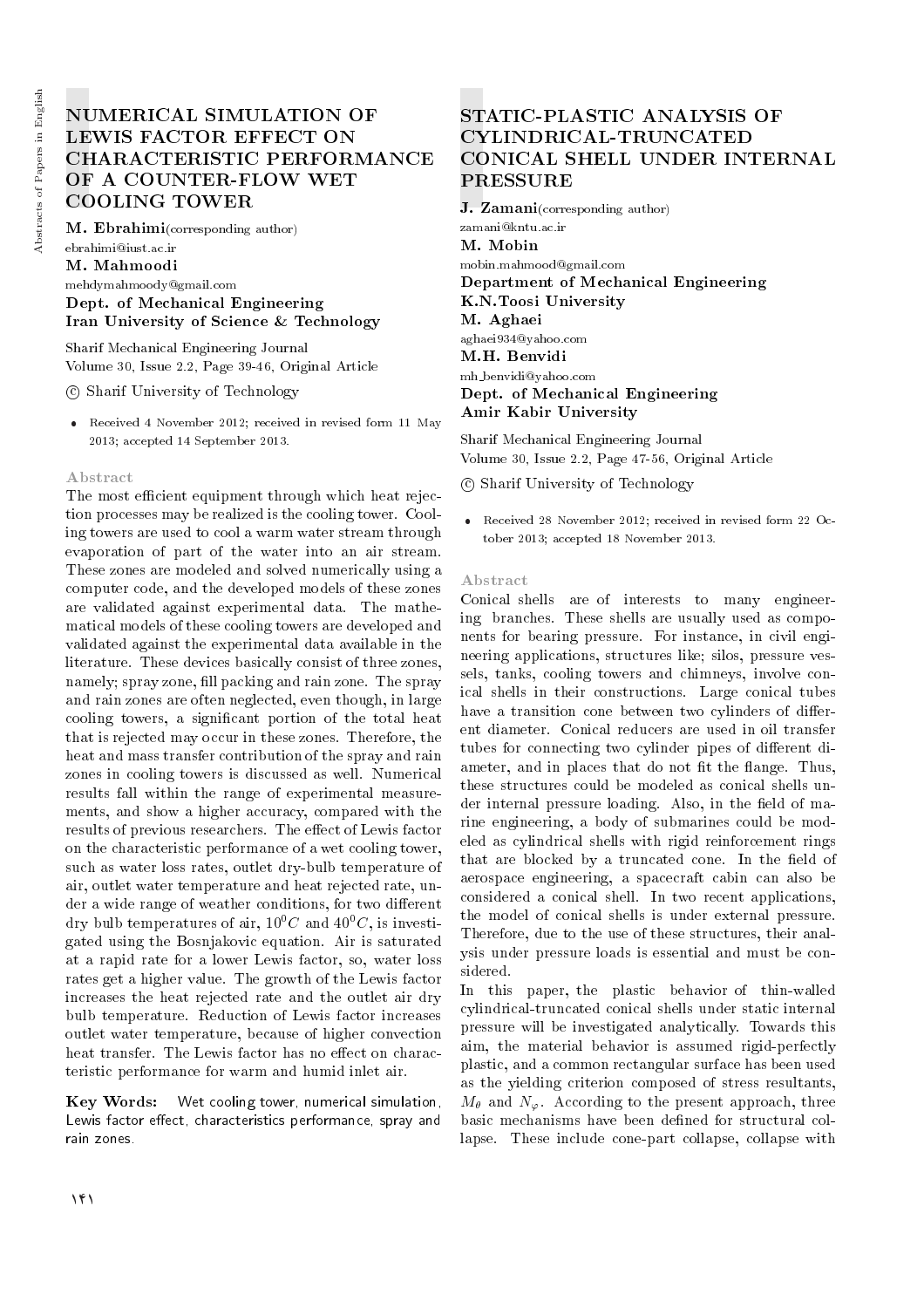regions. Therefore, the widely accepted Weibull distribution function is adopted here to model the wind measurement data. Weibull parameters include shape factor, k, and scale factor, c, which are calculated together with standard deviation for each three regions at different heights. Higher values of shape factor, k, leads to sharper peaks, which show less variation in wind speed. The scale factor, c, is a measure for windy regions. The root mean square (RMSE) is used to assess the quality of fitting the Weibull function into the wind measurement data. The average wind speeds are calculated over the months of the years 2008 to 2010. It is observed that average annual wind speed in Khash station is 3.8, 4.32, and 4.57 m/s for the heights of 10, 30, and 40 meters, respectively. In Lootak station, these values are 4.56, 6.28, and 6.54 m/s, respectively. Nosratabad station possesses an annual average wind speed of 4.82 and 5 m/s for heights of 30 and 40 meters, respectively. Average monthly wind power density is also evaluated for the three stations at different heights. In Khash station, this shows an annual average wind power density of 86 W/m2 for a height of 10 meters, 114 W/m2 for a height of 30 meters, and 132 W/m2 for a height of 40 meters. Similarly, it is observed for Nosratabad that the annual averaged wind power density of 125 W/m2 at 30 meters height and 144 W/m2 at 40 meters height can be achieved. These stations are thus categorized as weak sites for in-grid wind power generation and are recommended for off-grid local use for electricity or mechanical power generation. Further study reveals that Lootak station, with an annual average wind power density of  $157 \text{ W/m2}$  at 10 meters height, 344 W/m2 at 30 meters height, and 388 W/m2 at 40 meters height, possesses good potential for in-grid electrical power generation. Finally, a wind rose diagram, which indicates wind direction distribution, is plotted for the three stations to obtain the dominant wind direction for installing wind turbines.

Key Words: Wind energy, Wiebull distribution, Sistan and Baluchestan, wind rose, wind turbine.

## INVERSE EXPERIMENT DESIGN FOR ESTIMATION OF LOCAL CONVECTIVE HEAT TRANSFER COEFFICIENT IMPINGING SLOT **JET**

S. Davoudabadi(corresponding author) sdavoodabadifarahani@gmail.com F. Kowsary fkowsari@ut.ac.ir

## Dept. of Mechanical Engineering University of Tehran

Sharif Mechanical Engineering Journal Volume 30, Issue 2.2, Page 31-38, Original Article

c Sharif University of Technology

 Received 19 November 2012; received in revised form 6 October 2013; accepted 12 October 2013.

#### Abstract

Jet impingement is widely used in industry because of the highly favorable heat transfer rate it provides. Engineering applications include the annealing of metal sheets, drying of textile products, deicing of aircraft wings, and cooling of gas turbine blades and electronic components. There are several techniques used in evaluating the local convective heat transfer coefficient. Mass transfer methods have been widely used since many years ago. The heat-mass transfer analogy, in conjunction with the naphthalene sublimation technique, was used to investigate local and average heat transfer coefficients. Thermo chromic liquid crystals have been applied extensively to heat transfer measurements. Using temperature maps obtained from liquid crystals applied to a constant heat flux surface, Newton's Law of Cooling is used to establish distributions of the convective heat transfer coefficient. However, these methods either require expensive or delicate equipment or have limitations to high temperatures or high levels of turbulence in the fb02ow. An alternative method that is also particularly suited for the investigation of jet impingement heat transfer, is the inverse heat conduction(IHC) technique. The temperature on the impingement surface is measured. It is advantageous because it can be carried out with simple, low-cost instrumentation and subsequent numerical procedures. In this technique, temperatures measured at some proper interior locations on the impingement surface are used to estimate a thermal boundary condition. The word "estimation" is used here, as temperature measurements always contain noise. Tikhonov's regularization technique and Beck's function estimation method are among the most well-known approaches in inverse heat transfer. The purpose of this study is to use the solution of a transient, sequential IHC scheme to estimate the distribution of the steady-state and unsteady convective heat transfer coefficient in a pulsating jet in laminar flow and turbulence flow at different frequencies, and present the optimum simulation. The method is required to be considered two-dimensional because of the lateral conduction that occurs between the warmer and cooler areas of the surface of the target plate. The inverse scheme used is tested using simulated measured temperatures containing Gaussian noise.

Key Words: Impinging slot jet, convective heat transfer coefficient, inverse heat transfer method.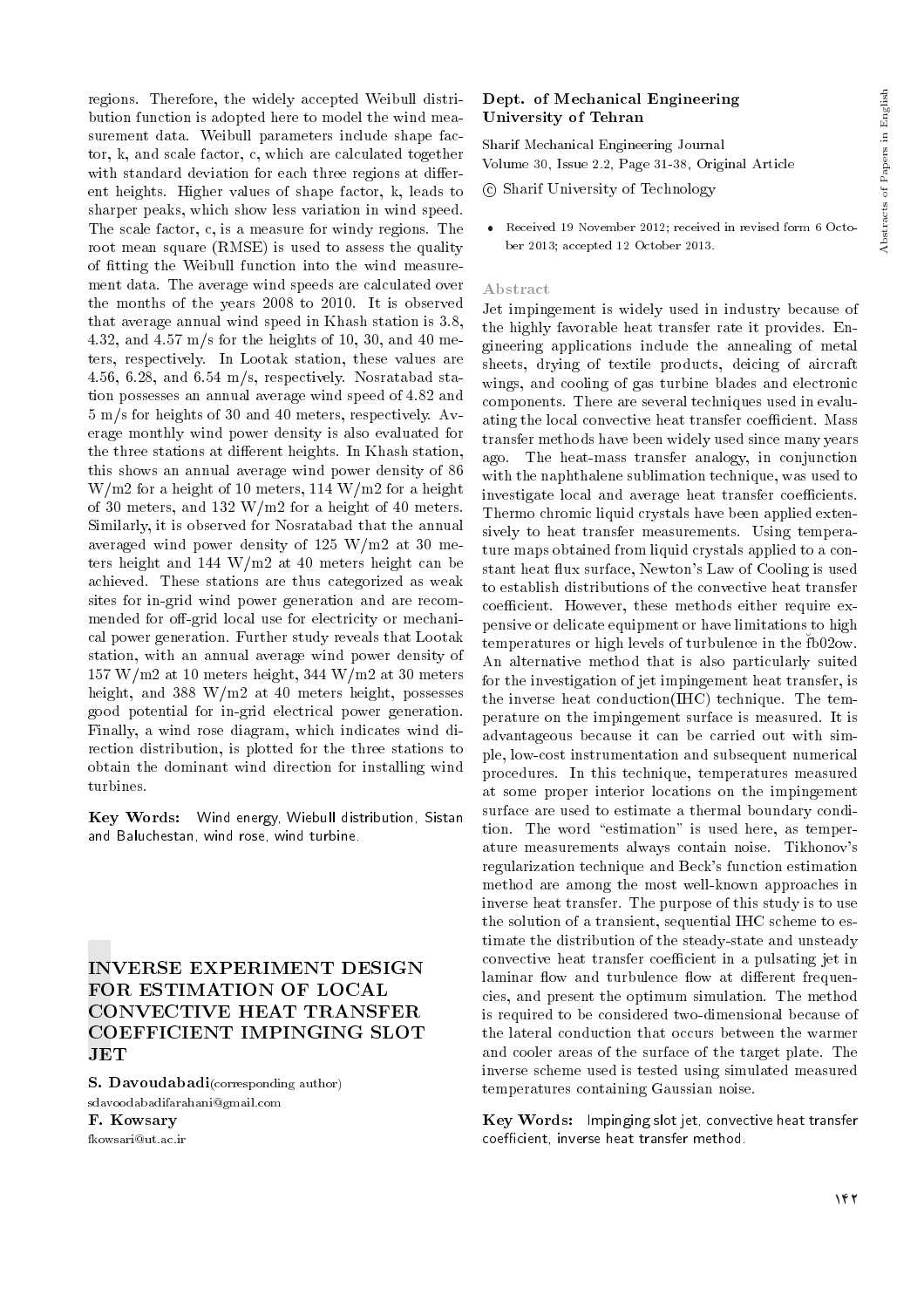Vukalovich's virial equation of state and related steam properties are suggested.

Key Words: Two-phase flow, state equation, supercooled vapor, nucleation, supersaturation.

## INCENSEMENT OF GAS TURBINE POWER IN A COMBINED CYCLE, BASED ON OPTIMIZED DESIGN OF A HEAT RECOVERY STEAM GENERATOR (HRSG)

A. Esmaieli

esmaieli.alireza@yahoo.com M. Ziabasharhagh mzia@kntu.ac.ir Dept. of Mechanical Engineering KNT University S.E. Shakib ehshakib@gmail.com Dept. of Mechanical Engineering Qaen-Birjand University M. Amidpour(corresponding author) amidpour@kntu.ac.ir Dept. of Mechanical Engineering KNT University

Sharif Mechanical Engineering Journal Volume 30, Issue 2.2, Page 15-20, Original Article

c Sharif University of Technology

 Received 15 July 2012; received in revised form 1 July 2013; accepted 23 November 2013.

#### Abstract

Dealing with the increasing demand for electricity is one of the most challenging issues in developing countries. Electrical energy is a common kind of energy, and, in this regard, power plants play a key role in its production. Among different kinds of power plant, combined cycle power plants (CCPPs) have gained much attention. They are attractive options in the power generation field due to having higher thermal efficiency than individual steam or gas turbine power plants, and having less negative environmental impact. The most important part of a CCPP is the heat recovery steam generator (HRSG). The heat recovery steam generator (HRSG) is widely used in power plants for energy recovery and efficiency improvement. Therefore, optimization of the heat recovery steam generator (HRSG) is a key element in increasing the eciency of the combined plants. Also, due

to the large number of design parameters of HRSG, performing an optimization study is necessary for finding the optimum design. These parameters include thermodynamic variables, such as pinch and approach points, as well as geometric parameters, such as fins and tube characteristics. In this study, the design parameters of HRSG, such as thermodynamic and geometric parameters, have been optimized as decision parameters with the objective of incensing gas turbine power in the combined cycle plant. The optimization has been carried out using the Genetic Algorithm (GA). In this paper, a comparison between heat exchange rate, required heat exchanger area and the exergetic efficiency of HRSG is carried out for base and optimized cases, in order to consider the effect of optimization on HRSG operation. The results show that the ratio between the power loss of the gas turbine to the nominal power of the gas turbine (i.e. HRSG is not attached to the gas turbine) in the optimized case is 1 percent, which is an improvement over the base case, which is 5 percent.

Key Words: Gas turbine, heat recovery steam generator, gas pressure drop, objective function.

# WIND POTENTIAL ASSESSMENT FOR INSTALLING WIND TURBINES IN THE PROVINCE OF SISTAN AND BALUCHESTAN, IRAN

## A. Razavieh

razavieh@outlook.com A. Sedaghat(corresponding author)

sedaghat@cc.iut.ac.ir

Department of Mechanical Engineering Isfahan University of Technology

Sharif Mechanical Engineering Journal Volume 30, Issue 2.2, Page 21-30, Original Article

c Sharif University of Technology

 Received 25 July 2012; received in revised form 17 August 2013; accepted 26 August 2013.

#### Abstract

In the present study, wind potentials in three regions; Khash, Lootak, and Nosratabad, are investigated in the province of Sistan and Baluchestan, in Iran. Annual wind measurements, including wind speed and wind direction, were made at three heights of 10, 30, and 40 meters, at 10 minute intervals, by the meteorological organization of Iran. Wind speed distribution is important for evaluating wind potential in certain geological